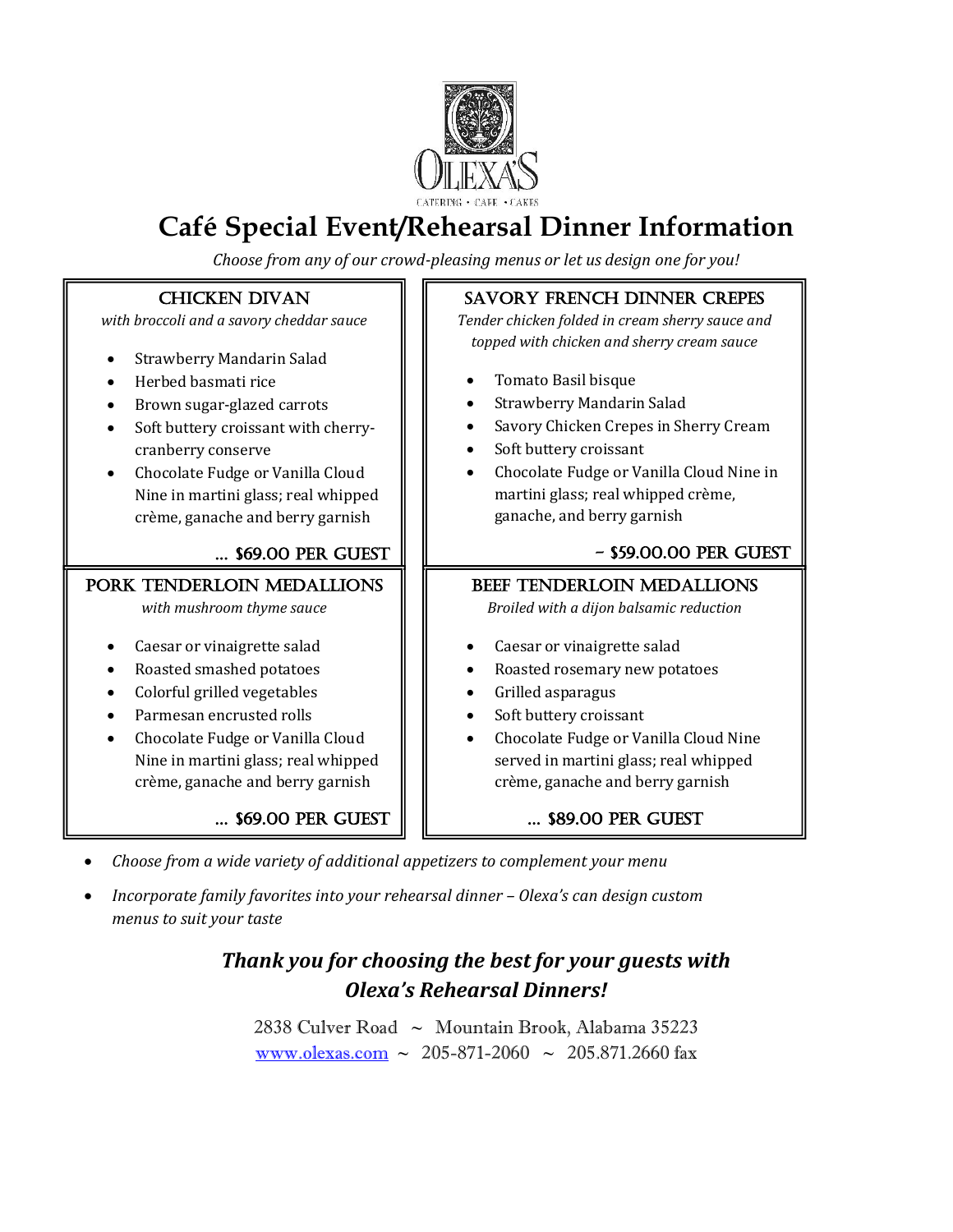

# **Special Event/Rehearsal Dinner Information**

\$1800.00 food order minimum (excluding bar, rental, tax, and service)

Other Menu Options available

Bar Set Up Presentation \$135.00 Champagne Toasts \$9.99

Linens and full place settings Lantern rentals for tables \$12.00 each Screen and Projector Rental \$160.00 In house florist available

4:00 PM – 11:00 PM \$695 room fee (\$95.00 for each additional hour) \$695.00 deposit required, non-refundable, nontransferable 20% service/ 9%tax

**I understand the \$600 deposit does not transfer to another date and is nonrefundable upon cancellation.**

| <b>Print Name:</b>     | Amount Paid: |       |      |  |  |  |  |
|------------------------|--------------|-------|------|--|--|--|--|
| Signature:             | Date Paid:   |       |      |  |  |  |  |
| <b>Date of Event:_</b> | CC           | Check | Cash |  |  |  |  |